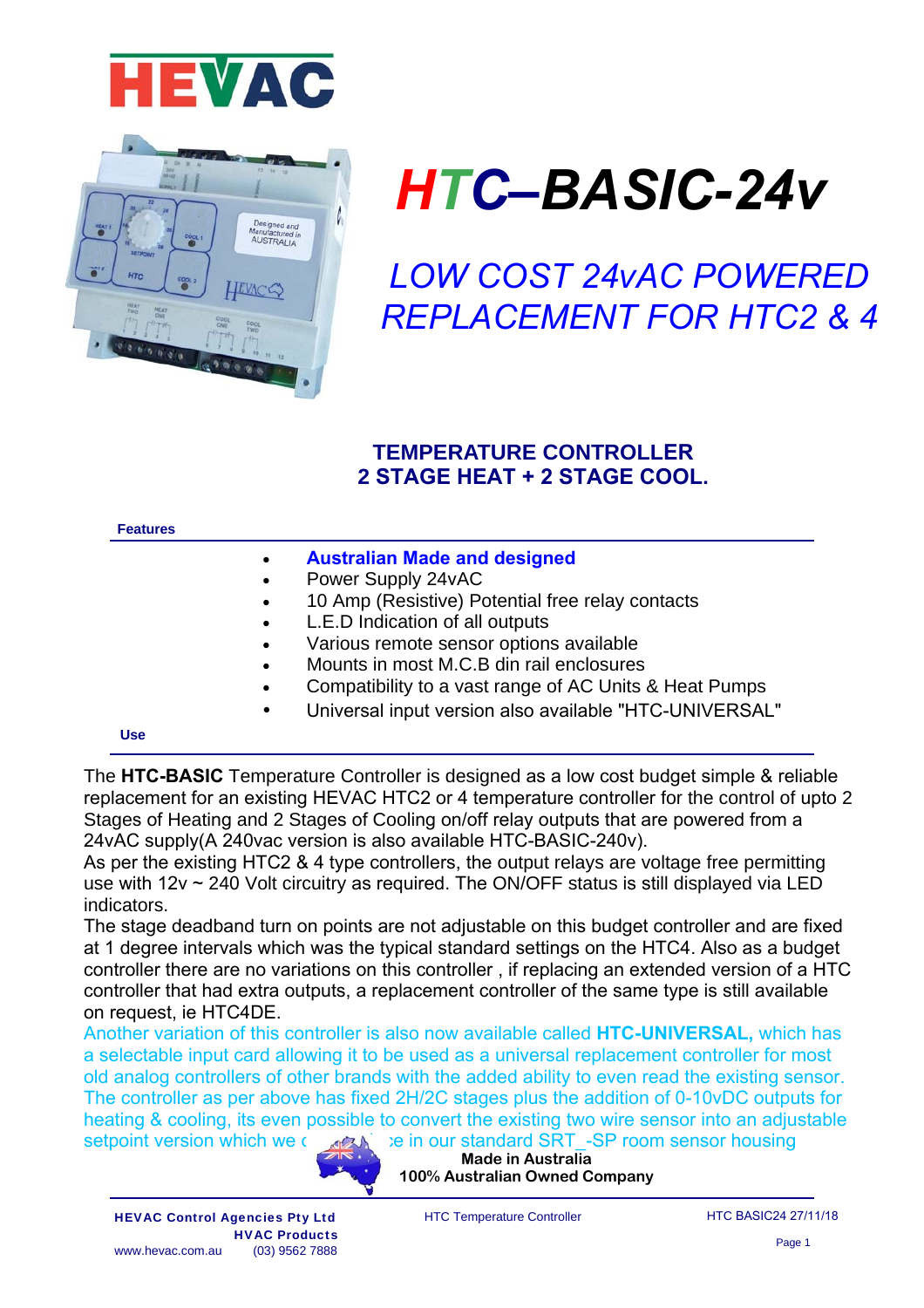

| <b>Operating Voltage</b>                          | 24 Volts AC                                                                                   |  |  |  |  |  |
|---------------------------------------------------|-----------------------------------------------------------------------------------------------|--|--|--|--|--|
| <b>Power Consumption</b>                          |                                                                                               |  |  |  |  |  |
| At 24 Volts                                       | 1 VA                                                                                          |  |  |  |  |  |
|                                                   |                                                                                               |  |  |  |  |  |
| Switching Capacity of Relays                      |                                                                                               |  |  |  |  |  |
| Voltage                                           | AC 0250 Volts                                                                                 |  |  |  |  |  |
| Current                                           | $10(3)$ A                                                                                     |  |  |  |  |  |
| <b>Setpoint Setting Range</b>                     | 1628 oC<br>1.0<br>2.0<br>$0.3$ oC<br>0.7 <sub>o</sub> C                                       |  |  |  |  |  |
| Stage 1 turn on point<br>Stage 2 turn on point    |                                                                                               |  |  |  |  |  |
|                                                   |                                                                                               |  |  |  |  |  |
|                                                   |                                                                                               |  |  |  |  |  |
| Output Indication                                 |                                                                                               |  |  |  |  |  |
|                                                   | 2 x Red LED's                                                                                 |  |  |  |  |  |
|                                                   | 2 x Green LED's                                                                               |  |  |  |  |  |
| Operation                                         |                                                                                               |  |  |  |  |  |
| <b>Ambient Temperature</b>                        | $045$ oC                                                                                      |  |  |  |  |  |
| Humidity                                          | < 85 % RH (Non Condensing)                                                                    |  |  |  |  |  |
| Storage and Transport                             |                                                                                               |  |  |  |  |  |
| <b>Ambient Temperature</b>                        | $-5650C$                                                                                      |  |  |  |  |  |
| Humidity                                          | < 90 % RH (Non Condensing)                                                                    |  |  |  |  |  |
| C-tick                                            | N10842                                                                                        |  |  |  |  |  |
| Including Packaging                               | 350 grams                                                                                     |  |  |  |  |  |
| Colour                                            | Grey                                                                                          |  |  |  |  |  |
| Material                                          | <b>ABS POLYCARB</b>                                                                           |  |  |  |  |  |
| <b>UV Stabilised</b>                              | <b>YES</b>                                                                                    |  |  |  |  |  |
| <b>Fire Retardant</b>                             | <b>YES</b>                                                                                    |  |  |  |  |  |
| <b>Size</b>                                       | L105mm x W105mm x D60mm                                                                       |  |  |  |  |  |
| <b>Mounting Method</b><br>35mm Din Rail Mountable |                                                                                               |  |  |  |  |  |
|                                                   | Switching Differential Stage 1<br><b>Switching Differential Stage 2</b><br>Heating<br>Cooling |  |  |  |  |  |

HTC Temperature Controller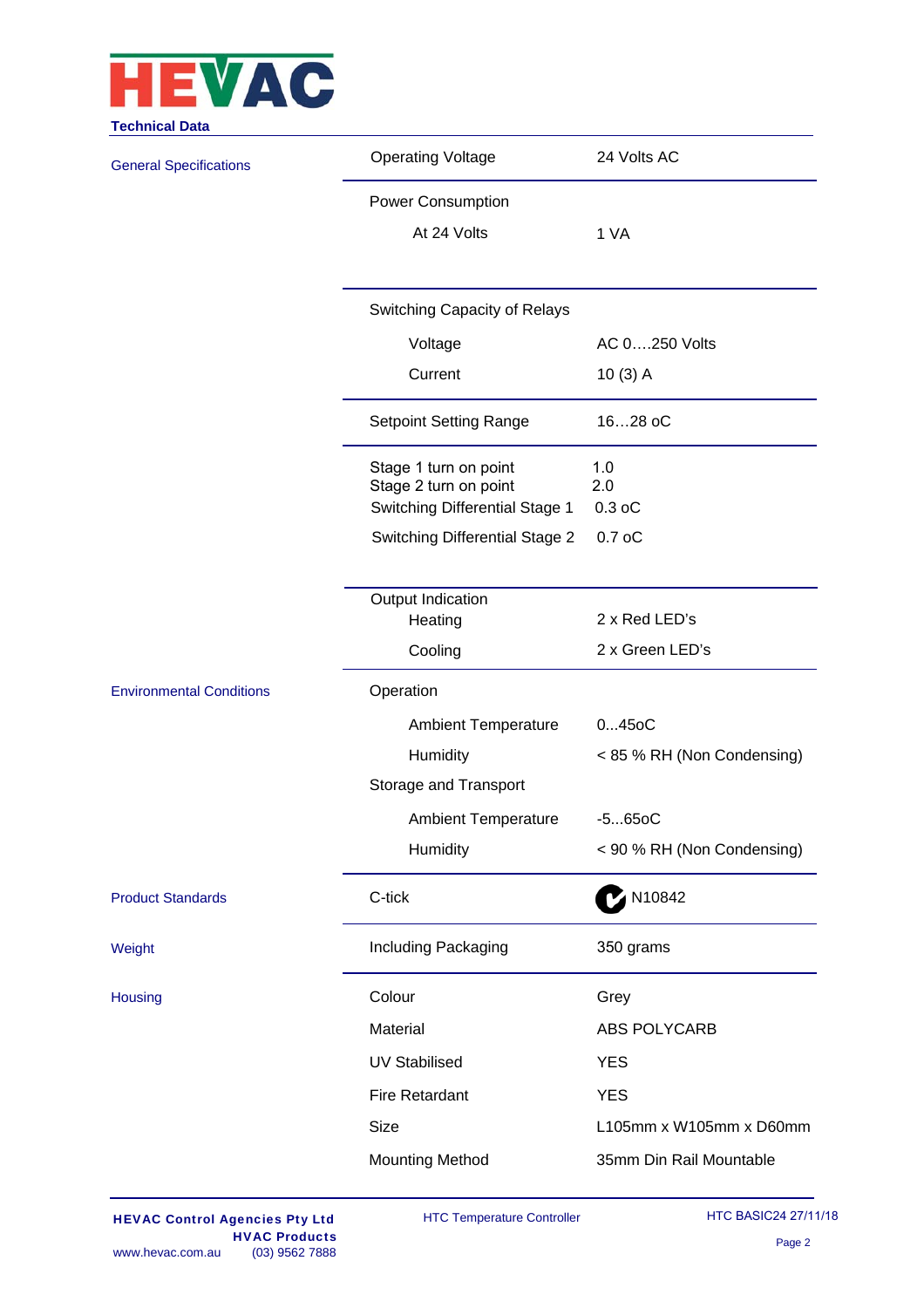

- G 24 Volt AC Supply Active
- Go 24 Volt AC Supply Ground Reference
- B Sensor Input
- M Sensor Input Common
- 13 Y Signal Output (For HRC Slave Relay ONLY)

| G | Go                         |  |  |                         |   |   |       |   |  |  |
|---|----------------------------|--|--|-------------------------|---|---|-------|---|--|--|
|   | HEAT2<br>HEAT RVC<br>$-1V$ |  |  | COOL RVH<br>$\sim$ 1.1/ |   |   | CODL2 |   |  |  |
|   |                            |  |  |                         | 5 | 6 |       | c |  |  |

- 1 Heating Stage 2 Common
- 2 Heating Stage 2 Output
- 3 Heating Stage 1 Output
- 4 Heating Stage 1 & R/V for Cool Common
- 5 Reversing Valve for Cool Output
- 6 Cooling Stage 1 Output
- 7 Cooling Stage 1 & R/V for Heat Common

Technical Notes The Controller requires a 24Volt AC Supply.

- 8 Reversing Valve for Heat Output
- 9 Cooling Stage 2 Common
- 10 Cooling Stage 2 Output

#### **Application Example (1)**



Typical for Heat/Cool type Air-conditioning Units